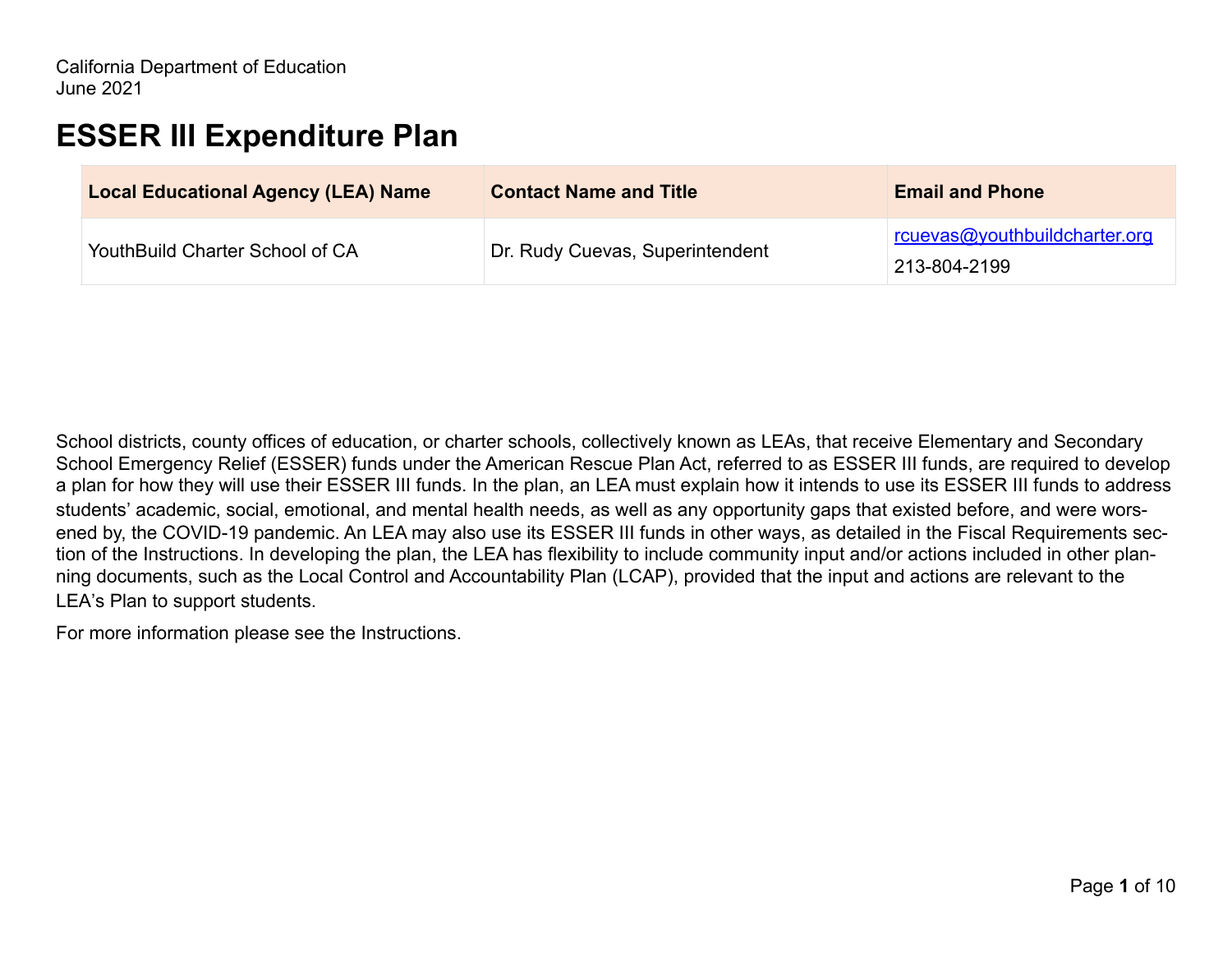# **Other LEA Plans Referenced in this Plan**

| <b>Plan Title</b>                         | Where the Plan May Be Accessed                                                          |
|-------------------------------------------|-----------------------------------------------------------------------------------------|
| Extended Learning Opportunity Grant (ELO) | https://www.youthbuildcharter.org/apps/bbmessages/show_bbm.jsp?<br><b>REC ID=133800</b> |
| Learning Continuity Plan                  | https://www.youthbuildcharter.org/apps/bbmessages/show_bbm.jsp?<br><b>REC ID=131475</b> |

# **Summary of Planned ESSER III Expenditures**

Below is a summary of the ESSER III funds received by the LEA and how the LEA intends to expend these funds in support of students.

| <b>Total ESSER III funds received by the LEA</b>                                         |                                                       |  |
|------------------------------------------------------------------------------------------|-------------------------------------------------------|--|
| \$959,971                                                                                |                                                       |  |
| <b>Plan Section</b>                                                                      | <b>Total Planned ESSER III</b><br><b>Expenditures</b> |  |
| Strategies for Continuous and Safe In-Person Learning                                    | \$479,985.50                                          |  |
| Addressing Lost Instructional Time (a minimum of 20 percent of the LEAs ESSER III funds) | \$479,985.50                                          |  |
| Use of Any Remaining Funds                                                               | N/A                                                   |  |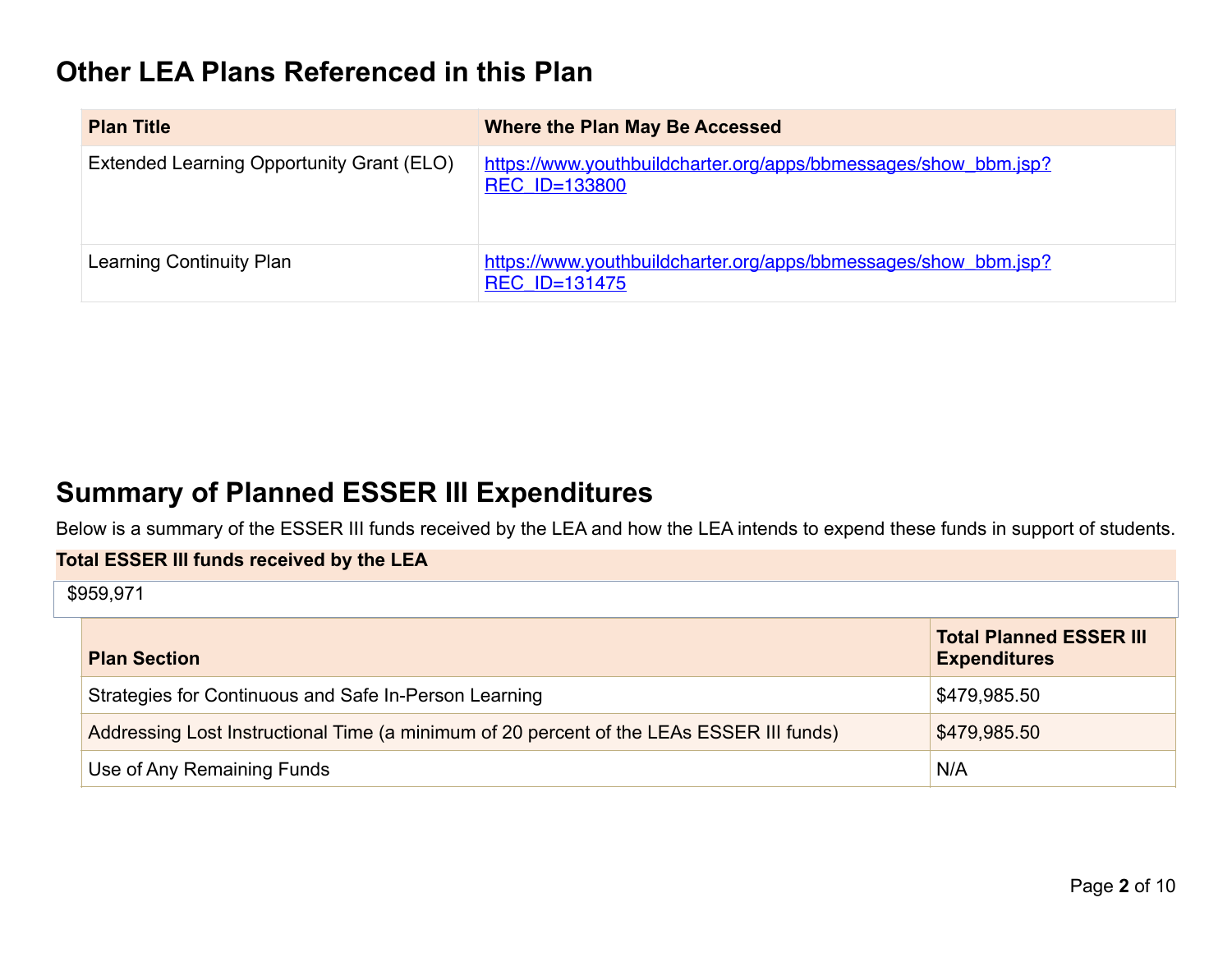\$959,971

# **Community Engagement**

An LEA's decisions about how to use its ESSER III funds will directly impact the students, families, and the local community. The following is a description of how the LEA meaningfully consulted with its community members in determining the prevention and mitigation strategies, strategies to address the academic impact of lost instructional time, and any other strategies or activities to be implemented by the LEA. In developing the plan, the LEA has flexibility to include input received from community members during the development of other LEA Plans, such as the LCAP, provided that the input is relevant to the development of the LEA's ESSER III Expenditure Plan.

For specific requirements, including a list of the community members that an LEA is required to consult with, please see the Community Engagement section of the Instructions.

A description of the efforts made by the LEA to meaningfully consult with its required community members and the opportunities provided by the LEA for public input in the development of the plan.

All aspects of YCSC's ESSER III plan have been inclusive of several layers of stakeholder survey input, survey analysis and YCSC board approval going back to the beginning of the pandemic in March, 2020.

YCSC's ESSER III plan was reviewed by the YCSC Board on June 23, 2021. Board member and YCSC stakeholder feedback will be included in any and all revisions of the plan.

A description of how the development of the plan was influenced by community input.

Stakeholder input was critical to the development of all aspects of the ESSER III plan. During the various phases of the pandemic, stakeholders had regular suggestions and input with respect to how YCSC should address all related issues. Stakeholder input has always been included in all planning.

# **Actions and Expenditures to Address Student Needs**

The following is the LEA's plan for using its ESSER III funds to meet students' academic, social, emotional, and mental health needs, as well as how the LEA will address the opportunity gaps that existed before, and were exacerbated by, the COVID-19 pandemic. In developing the plan, the LEA has the flexibility to include actions described in existing plans, including the LCAP and/or Expanded Learning Opportunity (ELO) Grant Plan, to the extent that the action(s) address the requirements of the ESSER III Expenditure Plan.

For specific requirements, please refer to the Actions and Expenditures to Address Student Needs section of the Instructions.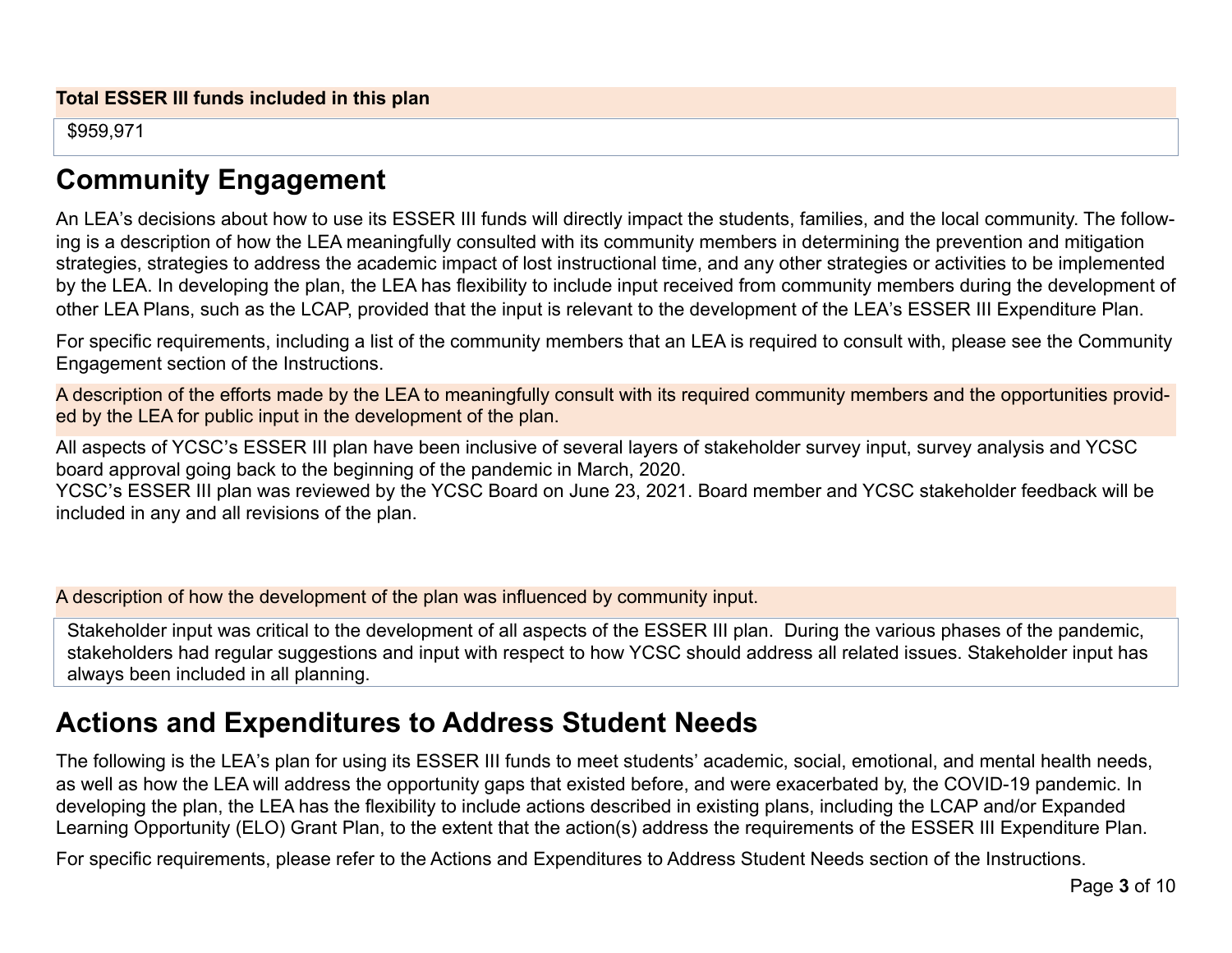### **Strategies for Continuous and Safe In-Person Learning**

A description of how the LEA will use funds to continuously and safely operate schools for in-person learning in a way that reduces or prevents the spread of the COVID-19 virus.

### **Total ESSER III funds being used to implement strategies for continuous and safe in-person learning**

\$479,985.50

| <b>Plan Alignment</b><br>(if applicable)                                            | <b>Action Title</b>                        | <b>Action Description</b>                                                                                                                                                                                                                                                                                                                                                                                                                                                                                                                                                                                                                                                                                                                                                                                                                                                                                | <b>Planned ESSER III</b><br><b>Funded Expenditures</b> |
|-------------------------------------------------------------------------------------|--------------------------------------------|----------------------------------------------------------------------------------------------------------------------------------------------------------------------------------------------------------------------------------------------------------------------------------------------------------------------------------------------------------------------------------------------------------------------------------------------------------------------------------------------------------------------------------------------------------------------------------------------------------------------------------------------------------------------------------------------------------------------------------------------------------------------------------------------------------------------------------------------------------------------------------------------------------|--------------------------------------------------------|
| Aligned to YCSC<br><b>ESSER III Plan</b><br>(board approved<br>on June 23,<br>2021) | Continuous and Safe In-<br>person Learning | YCSC's ESSER III plan seeks to continue a responsive<br>approach to supporting all students but specifically stu-<br>dents with disabilities, English Learners, Foster, and<br>Homeless in the same way that has previously been out-<br>lined in YCSC's ELO & Learning Continuity Plan. YCSC<br>is committed to supporting all students, staff, and all<br>stakeholders through the Covid-19 pandemic by provid-<br>ing academic, social, emotional, mental health, and food<br>needs to the greatest extent possible. The specific man-<br>ner in which YCSC has been providing a responsive ap-<br>proach is fully detailed in the YCSC's ELO and Learning<br>Continuity Plan that can be found on YCSC's website or<br>here:<br>https://www.youthbuildcharter.org/apps/bbmessages/<br>show bbm.jsp?REC ID=133800<br>https://www.youthbuildcharter.org/apps/bbmessages/<br>show bbm.jsp?REC_ID=131475 | \$479,985.50                                           |
|                                                                                     |                                            |                                                                                                                                                                                                                                                                                                                                                                                                                                                                                                                                                                                                                                                                                                                                                                                                                                                                                                          |                                                        |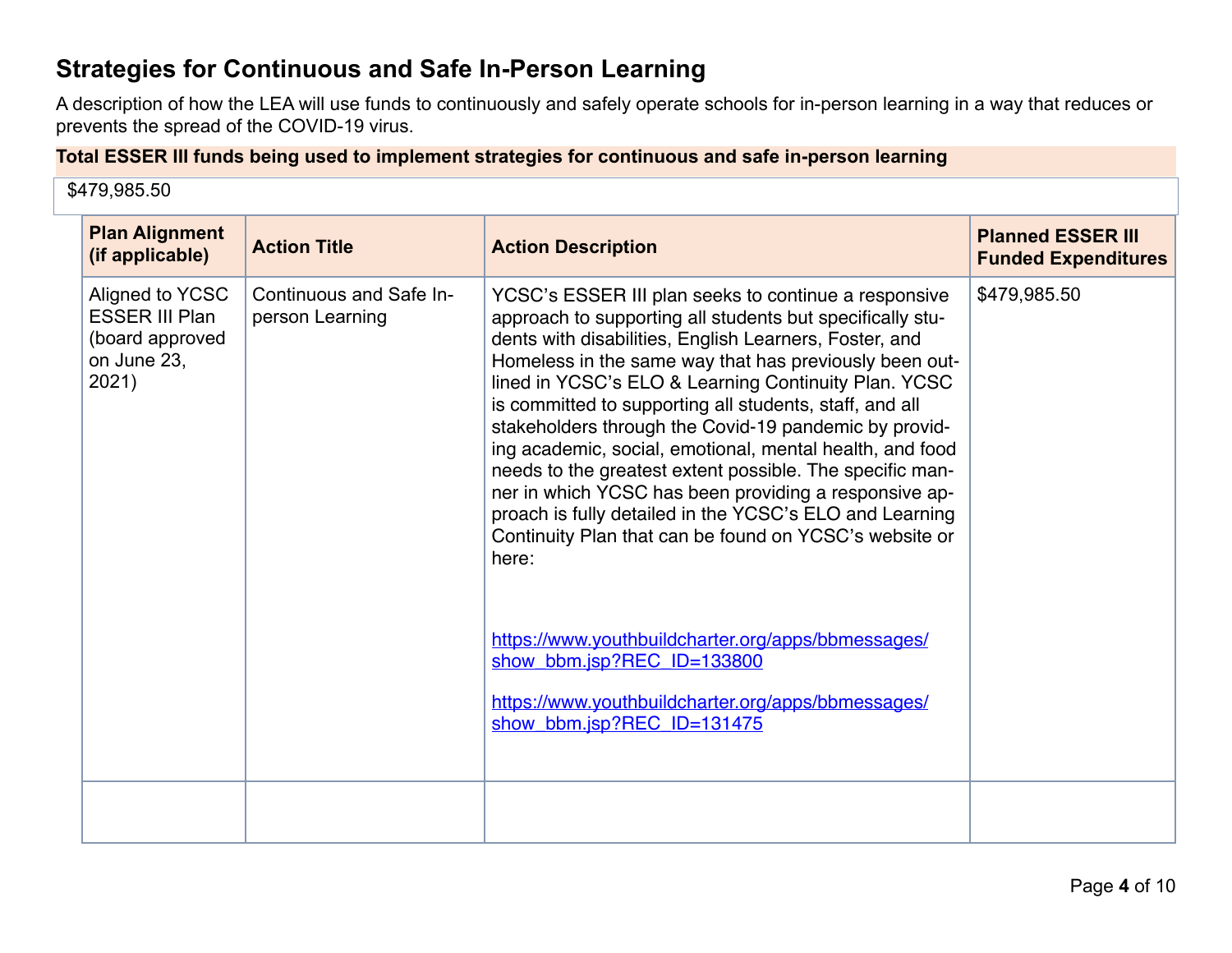| <b>Plan Alignment</b><br>(if applicable) | <b>Action Title</b> | <b>Action Description</b> | <b>Planned ESSER III</b><br><b>Funded Expenditures</b> |
|------------------------------------------|---------------------|---------------------------|--------------------------------------------------------|
|                                          |                     |                           |                                                        |

## **Addressing the Impact of Lost Instructional Time**

A description of how the LEA will use funds to address the academic impact of lost instructional time.

### **Total ESSER III funds being used to address the academic impact of lost instructional time**

\$479,985.50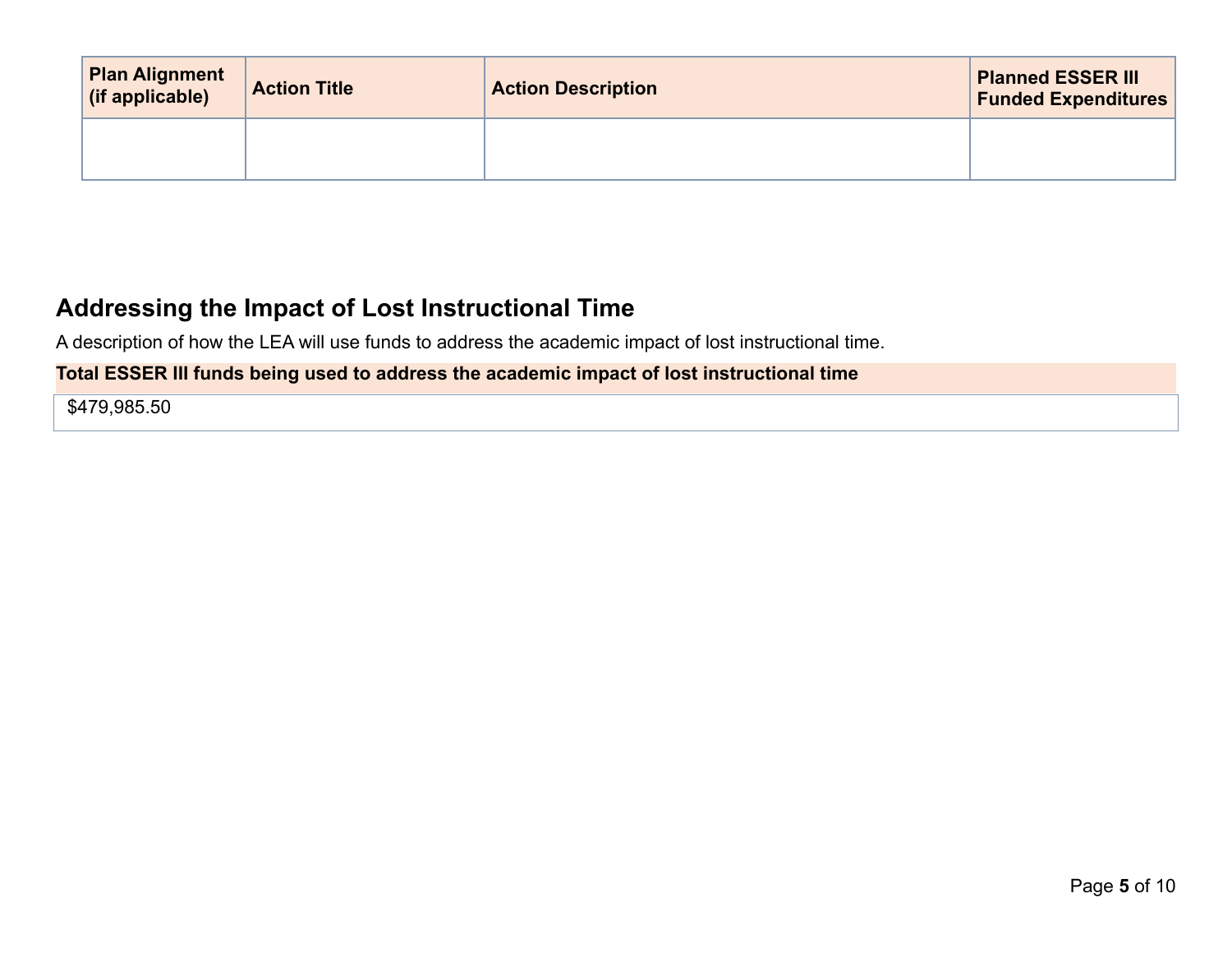| <b>Plan Alignment</b><br>(if applicable)                                            | <b>Action Title</b>                                                              | <b>Action Description</b>                                                                                                                                                                                                                                                                                                                                                                                                                                                                                                                                                                                                                                                                                                                                                                                                                                                                                | <b>Planned ESSER III</b><br><b>Funded Expenditures</b> |
|-------------------------------------------------------------------------------------|----------------------------------------------------------------------------------|----------------------------------------------------------------------------------------------------------------------------------------------------------------------------------------------------------------------------------------------------------------------------------------------------------------------------------------------------------------------------------------------------------------------------------------------------------------------------------------------------------------------------------------------------------------------------------------------------------------------------------------------------------------------------------------------------------------------------------------------------------------------------------------------------------------------------------------------------------------------------------------------------------|--------------------------------------------------------|
| Aligned to YCSC<br><b>ESSER III Plan</b><br>(board approved<br>on June 23,<br>2021) | <b>Addressing Lost Instruc-</b><br>tional Time (min 20 % of<br><b>ESSER III)</b> | YCSC's ESSER III plan seeks to continue a responsive<br>approach to supporting all students but specifically stu-<br>dents with disabilities, English Learners, Foster, and<br>Homeless in the same way that has previously been out-<br>lined in YCSC's ELO & Learning Continuity Plan. YCSC<br>is committed to supporting all students, staff, and all<br>stakeholders through the Covid-19 pandemic by provid-<br>ing academic, social, emotional, mental health, and food<br>needs to the greatest extent possible. The specific man-<br>ner in which YCSC has been providing a responsive ap-<br>proach is fully detailed in the YCSC's ELO and Learning<br>Continuity Plan that can be found on YCSC's website or<br>here:<br>https://www.youthbuildcharter.org/apps/bbmessages/<br>show bbm.jsp?REC_ID=133800<br>https://www.youthbuildcharter.org/apps/bbmessages/<br>show bbm.jsp?REC ID=131475 | \$479,985.50                                           |
|                                                                                     |                                                                                  |                                                                                                                                                                                                                                                                                                                                                                                                                                                                                                                                                                                                                                                                                                                                                                                                                                                                                                          |                                                        |
|                                                                                     |                                                                                  |                                                                                                                                                                                                                                                                                                                                                                                                                                                                                                                                                                                                                                                                                                                                                                                                                                                                                                          |                                                        |
|                                                                                     |                                                                                  |                                                                                                                                                                                                                                                                                                                                                                                                                                                                                                                                                                                                                                                                                                                                                                                                                                                                                                          |                                                        |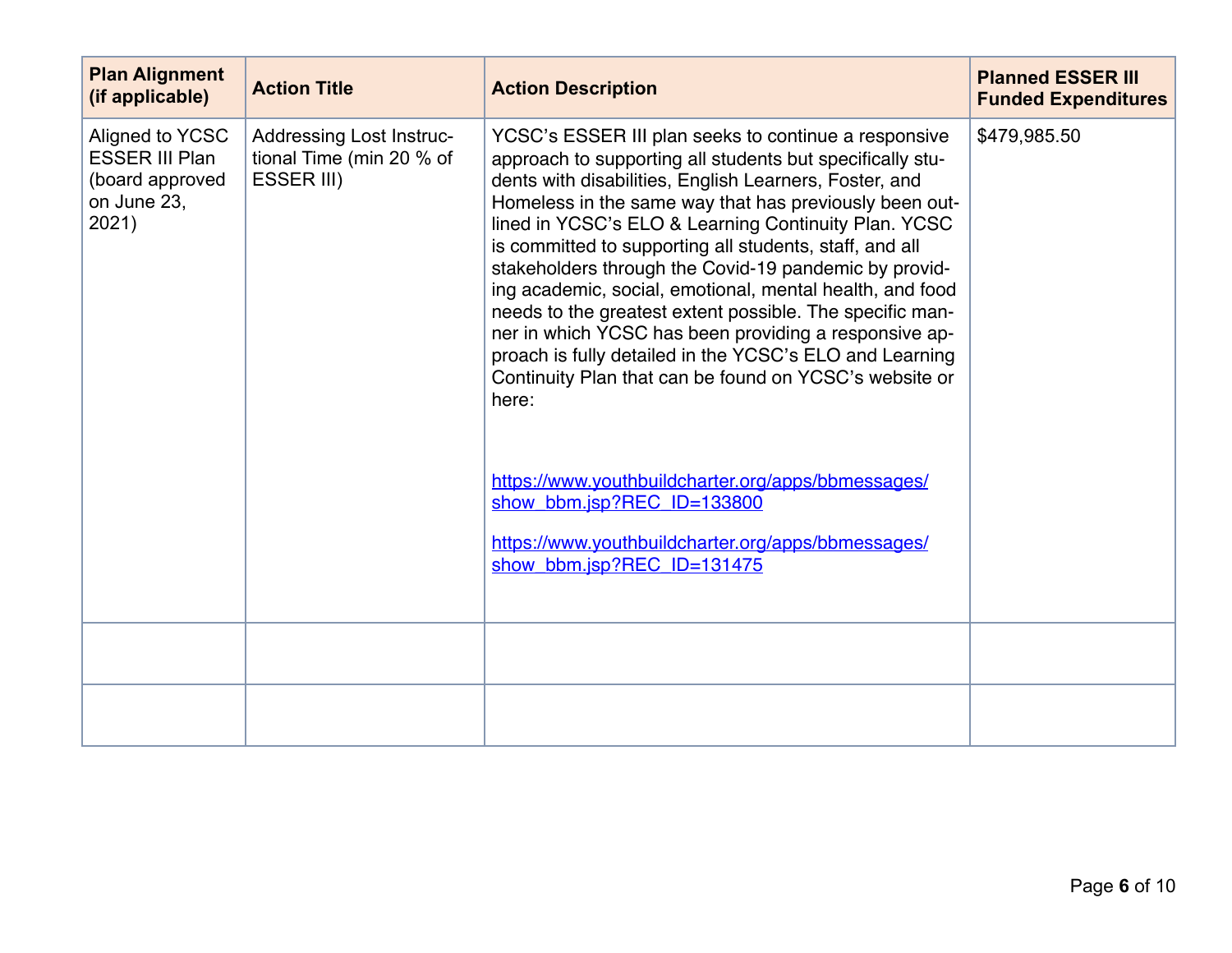# **Use of Any Remaining Funds**

A description of the how the LEA will use any remaining ESSER III funds, as applicable.

### **Total ESSER III funds being used to implement additional actions**

N/A

| <b>Plan Alignment</b><br>(if applicable) | <b>Action Title</b> | <b>Action Description</b> | <b>Planned ESSER III</b><br><b>Funded Expenditures</b> |
|------------------------------------------|---------------------|---------------------------|--------------------------------------------------------|
| N/A                                      |                     |                           | N/A                                                    |
|                                          |                     |                           |                                                        |
|                                          |                     |                           |                                                        |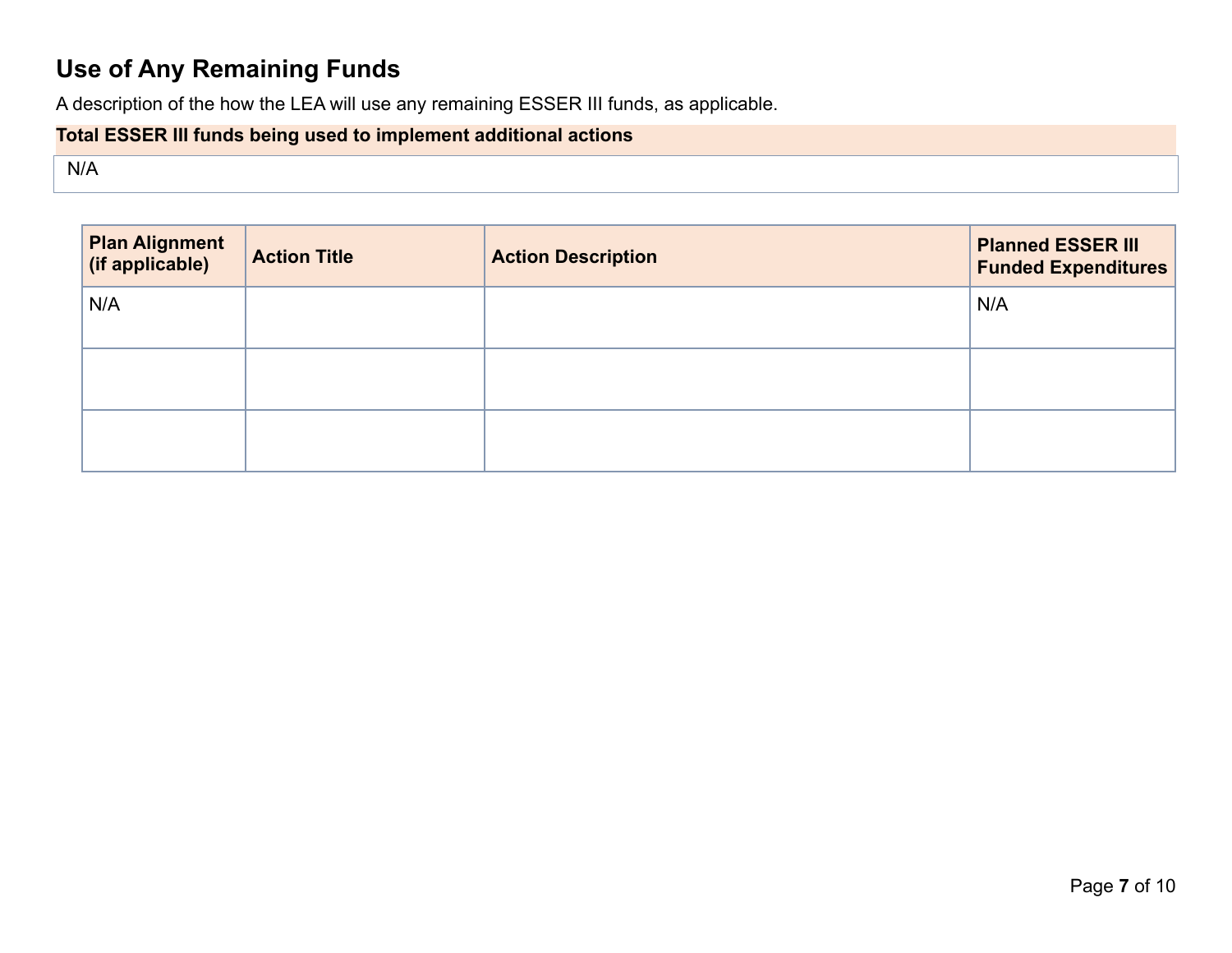# **Ensuring Interventions are Addressing Student Needs**

The LEA is required to ensure its interventions will respond to the academic, social, emotional, and mental health needs of all students, and particularly those students most impacted by the COVID–19 pandemic. The following is the LEA's plan for ensuring that the actions and expenditures in the plan are addressing the identified academic, social, emotional, and mental health needs of its students, and particularly those students most impacted by the COVID–19 pandemic.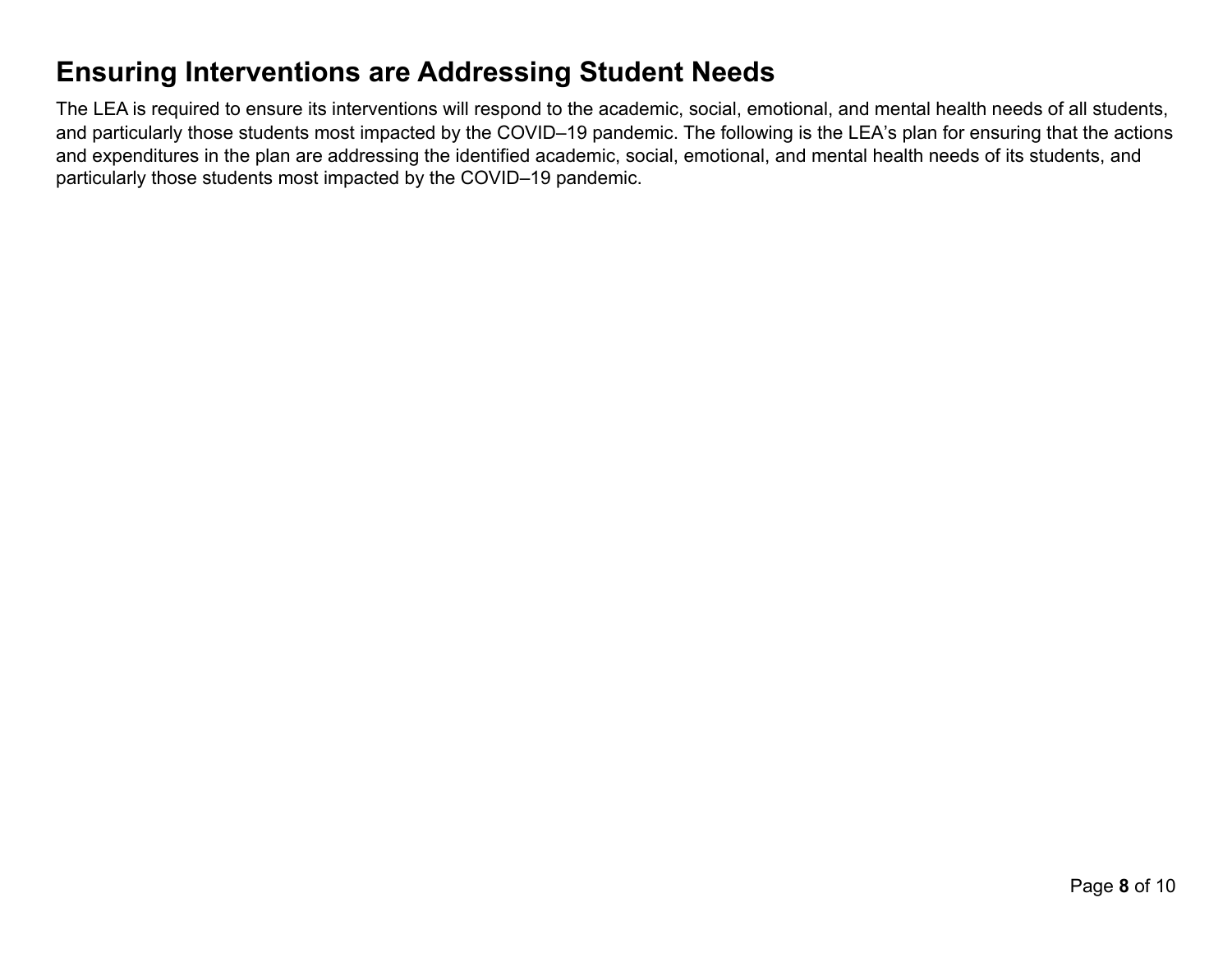| <b>Action Title(s)</b>                          | <b>How Progress will be Monitored</b>                  | <b>Frequency of Progress Monitoring</b> |
|-------------------------------------------------|--------------------------------------------------------|-----------------------------------------|
| Tiered Interventions via YCSC's<br>MTSS program | YCSC's MTSS (Multi-tiered System of Support)           | Quarterly (T1, T2, T3)                  |
|                                                 | <b>MTSS</b> promotes the following:                    |                                         |
|                                                 | Collects data on students based on their:<br>$\bullet$ |                                         |
|                                                 | academics, behavior, socio-emotional sup-              |                                         |
|                                                 | port                                                   |                                         |
|                                                 | Designs interventions deriving from this<br>$\bullet$  |                                         |
|                                                 | data                                                   |                                         |
|                                                 | Organizing interventions in tiers:                     |                                         |
|                                                 | Tier I - Universal interventions for all students      |                                         |
|                                                 | Tier II - Supplemental interventions for some stu-     |                                         |
|                                                 | dents                                                  |                                         |
|                                                 | Tier III - Intense interventions a few students        |                                         |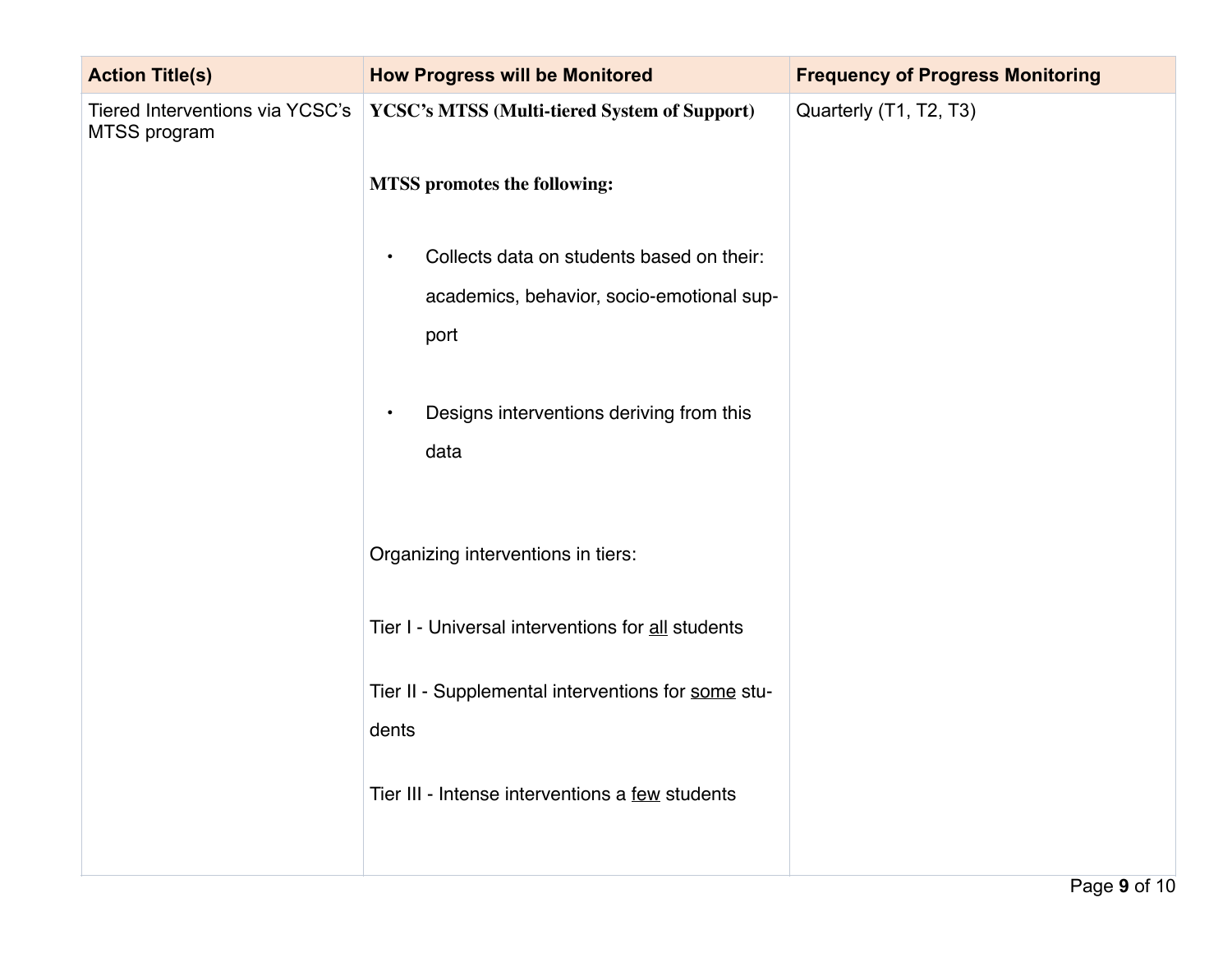| <b>Action Title(s)</b> | <b>How Progress will be Monitored</b> | <b>Frequency of Progress Monitoring</b> |
|------------------------|---------------------------------------|-----------------------------------------|
|                        |                                       |                                         |
|                        |                                       |                                         |
|                        |                                       |                                         |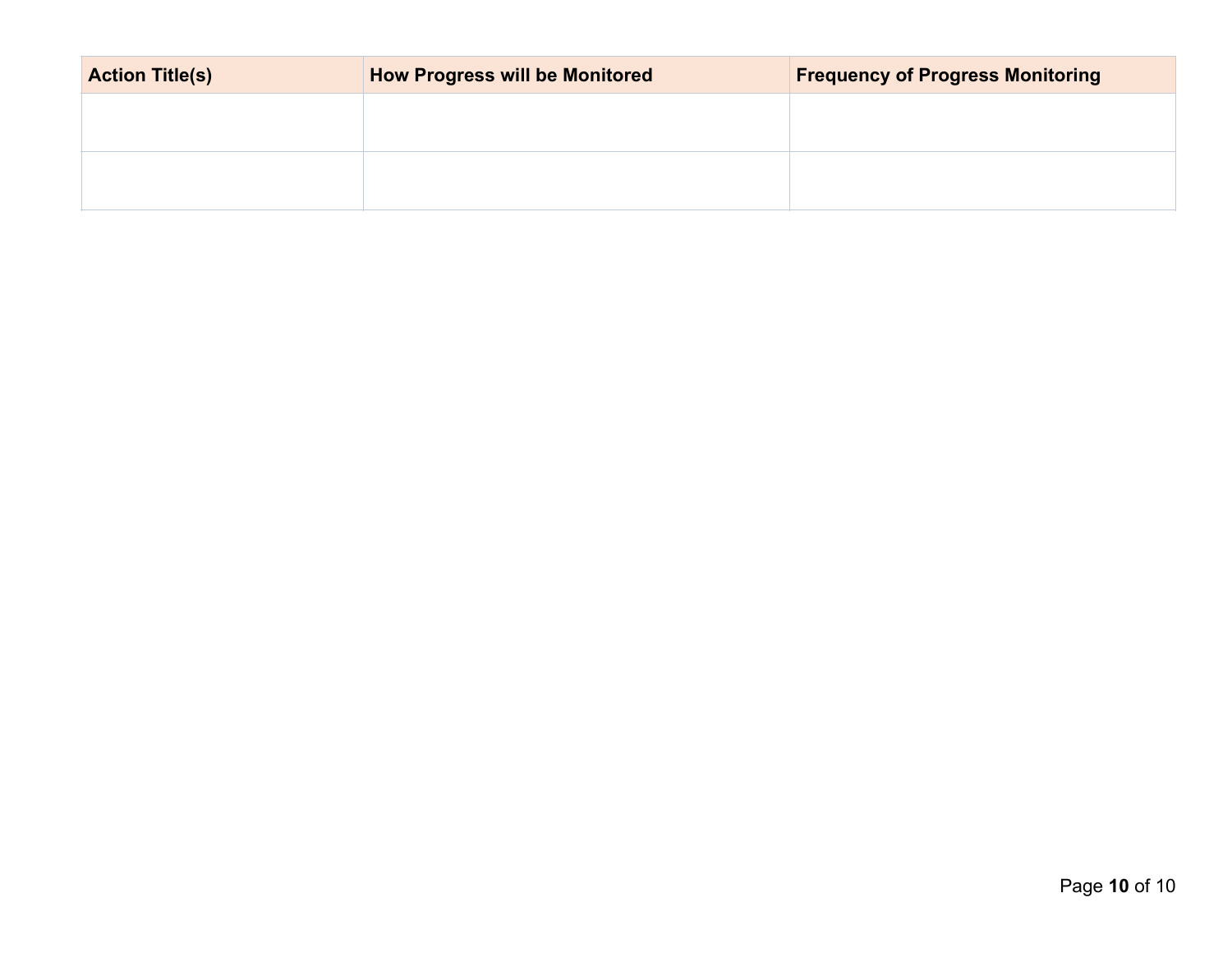# **ESSER III Expenditure Plan Instructions**

### **Introduction**

School districts, county offices of education (COEs), or charter schools, collectively known as local educational agencies (LEAs), that receive Elementary and Secondary School Emergency Relief (ESSER) funds under the American Rescue Plan (ARP) Act, referred to as ESSER III funds, are required to develop a plan for how they will use ESSER III funds to, at a minimum, address students' academic, social, emotional, and mental health needs, as well as the opportunity gaps that existed before, and were exacerbated by, the COVID-19 pandemic.

The plan must be adopted by the local governing board or body of the LEA at a public meeting on or before September 30, 2021 and must be submitted for review and approval within five days of adoption. A school district must submit its ESSER III Expenditure Plan to its COE for review and approval; a COE must submit its plan to the California Department of Education for review and approval. A charter school must submit its plan to its chartering authority for review and to the COE of the county in which the charter school operates for review and approval.

In addition, consistent with the requirements of the ARP, Volume 86, *Federal Register*, page 21201, April 22, 2021, the ESSER III Expenditure Plan must be:

- Written in an understandable and uniform format;
- Written in a language that parents can understand, to the extent practicable;
	- $\circ$  If it is not practicable to provide written translations to a parent with limited English proficiency, the plan must be orally translated for parents
- Provided in an alternative format to a parent who is an individual with a disability as defined by the Americans with Disabilities Act, upon request; and
- Be made publicly available on the LEA's website.

For additional information regarding ESSER III funding please see the ARP Act Funding web page at [https://www.cde.ca.gov/fg/cr/](https://www.cde.ca.gov/fg/cr/arpact.asp) [arpact.asp](https://www.cde.ca.gov/fg/cr/arpact.asp).

*For technical assistance related to the completion of the ESSER III Expenditure Plan, please contact [EDReliefFunds@cde.ca.gov.](mailto:EDReliefFunds@cde.ca.gov)* 

## **Fiscal Requirements**

• The LEA must use at least 20 percent (20%) of its ESSER III apportionment for expenditures related to addressing the academic impact of lost instructional time through the implementation of evidence-based interventions, such as summer learning or summer enrichment, extended day, comprehensive afterschool programs, or extended school year programs.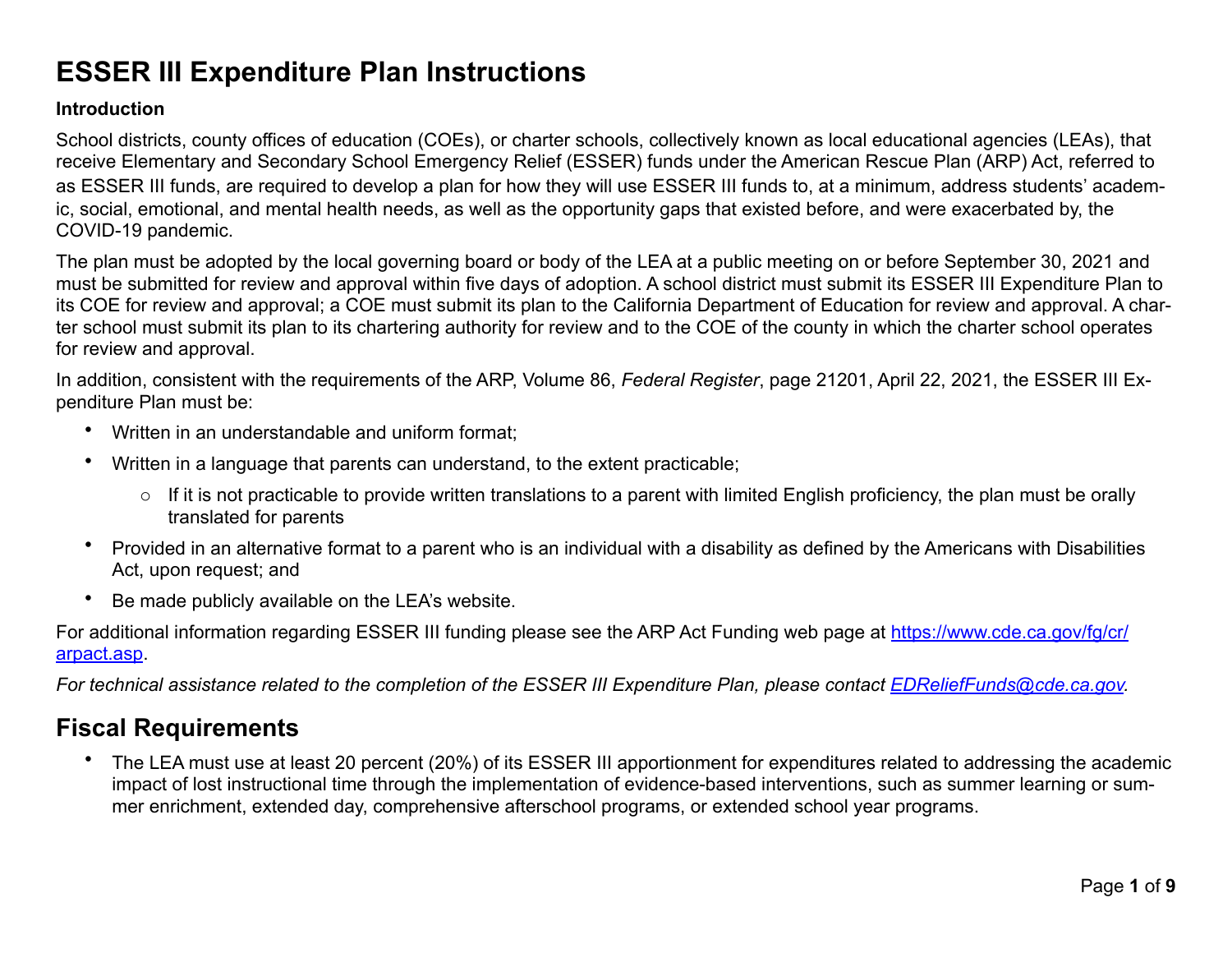- o For purposes of this requirement, "evidence-based interventions" include practices or programs that have evidence to show that they are effective at producing results and improving outcomes when implemented. This kind of evidence has generally been produced through formal studies and research. There are four tiers, or levels, of evidence:
	- # **Tier 1 Strong Evidence**: the effectiveness of the practices or programs is supported by one or more well-designed and well-implemented randomized control experimental studies.
	- # **Tier 2 Moderate Evidence**: the effectiveness of the practices or programs is supported by one or more well-designed and well-implemented quasi-experimental studies.
	- # **Tier 3 Promising Evidence**: the effectiveness of the practices or programs is supported by one or more well-designed and well-implemented correlational studies (with statistical controls for selection bias).
	- # **Tier 4 Demonstrates a Rationale**: practices that have a well-defined logic model or theory of action, are supported by research, and have some effort underway by a State Educational Agency, LEA, or outside research organization to determine their effectiveness.
- o For additional information please see the Evidence-Based Interventions Under the ESSA web page at [https://www.cde.](https://www.cde.ca.gov/re/es/evidence.asp) [ca.gov/re/es/evidence.asp](https://www.cde.ca.gov/re/es/evidence.asp).
- The LEA must use the remaining ESSER III funds consistent with section 2001(e)(2) of the ARP Act, including for:
	- o Any activity authorized by the Elementary and Secondary Education Act (ESEA) of 1965;
	- o Any activity authorized by the Individuals with Disabilities Education Act (IDEA);
	- o Any activity authorized by the Adult Education and Family Literacy Act;
	- o Any activity authorized by the Carl D. Perkins Career and Technical Education Act of 2006;
	- o Coordination of preparedness and response efforts of LEAs with State, local, Tribal, and territorial public health departments, and other relevant agencies, to improve coordinated responses among such entities to prevent, prepare for, and respond to COVID-19;
	- o Activities to address the unique needs of low-income students, students with disabilities, English learners, racial and ethnic minorities, homeless students, and foster youth, including how outreach and service delivery will meet the needs of each population;
	- o Developing and implementing procedures and systems to improve the preparedness and response efforts of LEAs;
	- o Training and professional development for staff of the LEA on sanitation and minimizing the spread of infectious diseases;
	- o Purchasing supplies to sanitize and clean the facilities of an LEA, including buildings operated by such agency;
	- o Planning for, coordinating, and implementing activities during long-term closures, including providing meals to eligible students, providing technology for online learning to all students, providing guidance for carrying out requirements under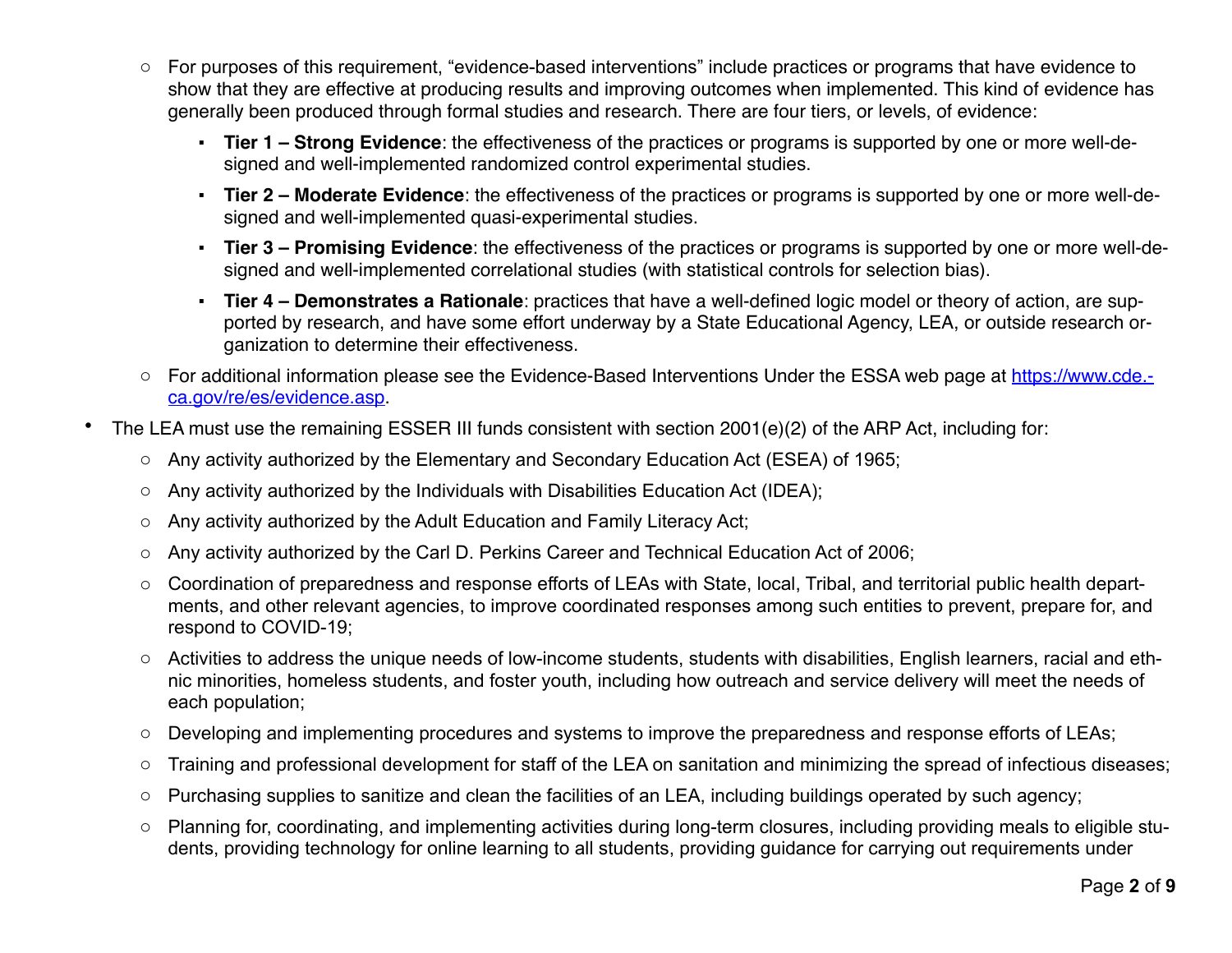IDEA, and ensuring other educational services can continue to be provided consistent with all Federal, State, and local requirements;

- o Purchasing education technology (including hardware, software, and connectivity) for students who are served by the LEA that aids in regular and substantive educational interaction between students and their classroom instructors, including low-income students and children with disabilities, which may include assistive technology or adaptive equipment;
- o Providing mental health services and supports, including through the implementation of evidence-based full-service community schools;
- o Planning and implementing activities related to summer learning and supplemental after school programs, including providing classroom instruction or online learning during the summer months and addressing the needs of underserved students;
- o Addressing learning loss among students, including underserved students, by:
	- # Administering and using high-quality assessments that are valid and reliable, to accurately assess students' academic progress and assist educators in meeting students' academic needs, including through differentiated instruction,
	- . Implementing evidence-based activities to meet the comprehensive needs of students,
	- # Providing information and assistance to parents and families of how they can effectively support students, including in a distance learning environment, and
	- . Tracking student attendance and improving student engagement in distance education;

**Note:** A definition of "underserved students" is provided in the Community Engagement section of the instructions.

- o School facility repairs and improvements to enable operation of schools to reduce risks of virus transmission and exposure to environmental health hazards, and to support student health needs;
- o Inspection, testing, maintenance, repair, replacement, and upgrade projects to improve the indoor air quality in school facilities, including mechanical and nonmechanical heating, ventilation, and air conditioning systems, filtering, purification and other air cleaning, fans, control systems, and window and door replacement;
- o Developing strategies and implementing public health protocols including, to the greatest extent practicable, policies in line with guidance from the Centers for Disease Control and Prevention (CDC) for the reopening and operation of school facilities to effectively maintain the health and safety of students, educators, and other staff;
- o Other activities that are necessary to maintain the operation of and continuity of services in LEAs and continuing to employ existing staff of the LEA.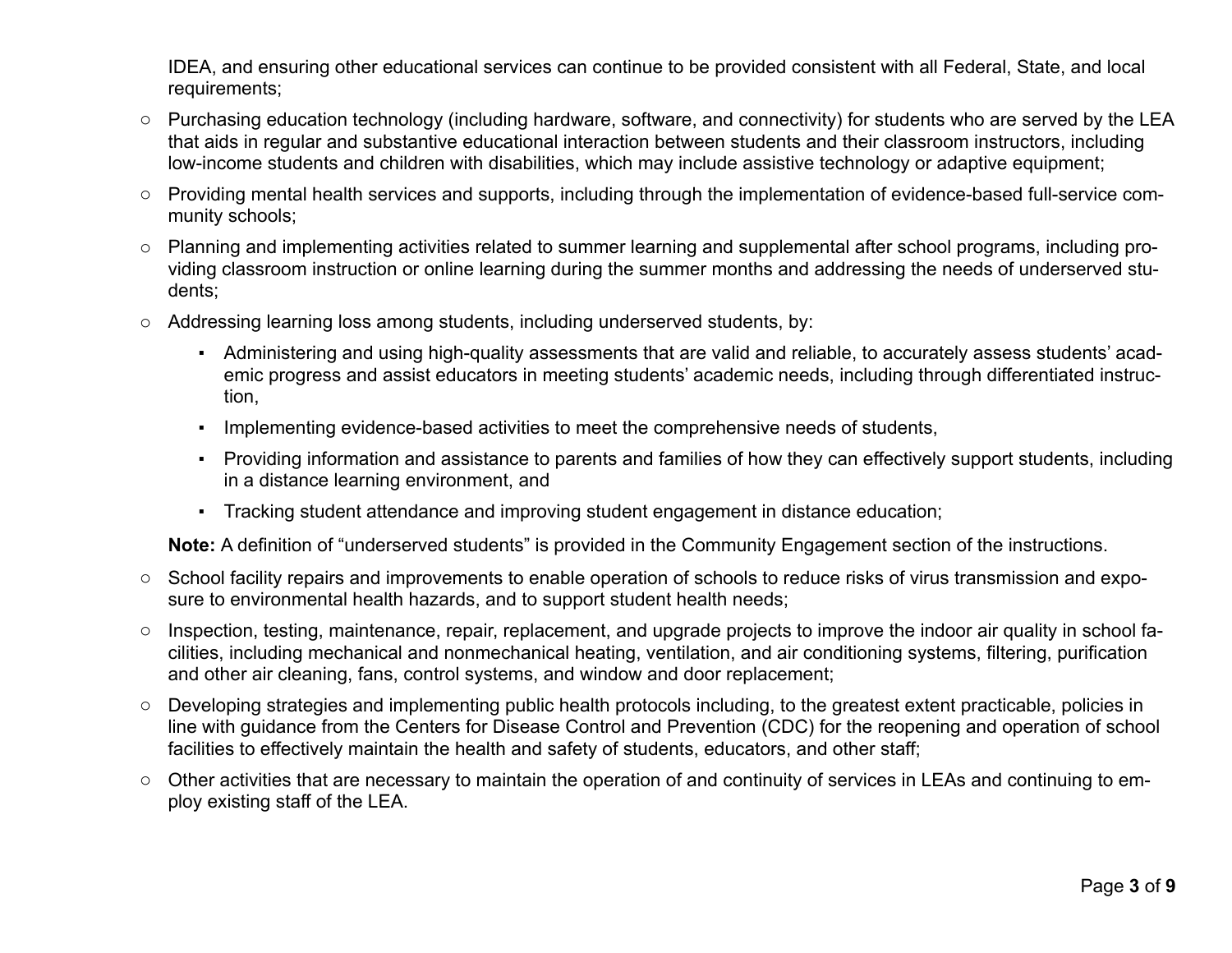### **Other LEA Plans Referenced in this Plan**

In developing the plan, the LEA has flexibility to include community input and/or actions included in other planning documents, such as the Local Control and Accountability Plan (LCAP) and/or the Expanded Learning Opportunities (ELO) Grant Plan, provided that the input and/or actions address the requirements of the ESSER III Expenditure Plan.

An LEA that chooses to utilize community input and/or actions from other planning documents must provide the name of the plan(s) referenced by the LEA and a description of where the plan(s) may be accessed by the public (such as a link to a web page or the street address of where the plan(s) are available) in the table. The LEA may add or delete rows from the table as necessary.

An LEA that chooses not to utilize community input and/or actions from other planning documents may provide a response of "Not Applicable" in the table.

### **Summary of Expenditures**

The Summary of Expenditures table provides an overview of the ESSER III funding received by the LEA and how the LEA plans to use its ESSER III funds to support the strategies and interventions being implemented by the LEA.

#### **Instructions**

For the 'Total ESSER III funds received by the LEA,' provide the total amount of ESSER III funds received by the LEA.

In the Total Planned ESSER III Expenditures column of the table, provide the amount of ESSER III funds being used to implement the actions identified in the applicable plan sections.

For the 'Total ESSER III funds included in this plan,' provide the total amount of ESSER III funds being used to implement actions in the plan.

## **Community Engagement**

### **Purpose and Requirements**

An LEA's decisions about how to use its ESSER III funds will directly impact the students, families, and the local community, and thus the LEA's plan must be tailored to the specific needs faced by students and schools. These community members will have significant insight into what prevention and mitigation strategies should be pursued to keep students and staff safe, as well as how the various COVID–19 prevention and mitigation strategies impact teaching, learning, and day-to-day school experiences.

An LEA must engage in meaningful consultation with the following community members, as applicable to the LEA:

- Students;
- Families, including families that speak languages other than English;
- School and district administrators, including special education administrators;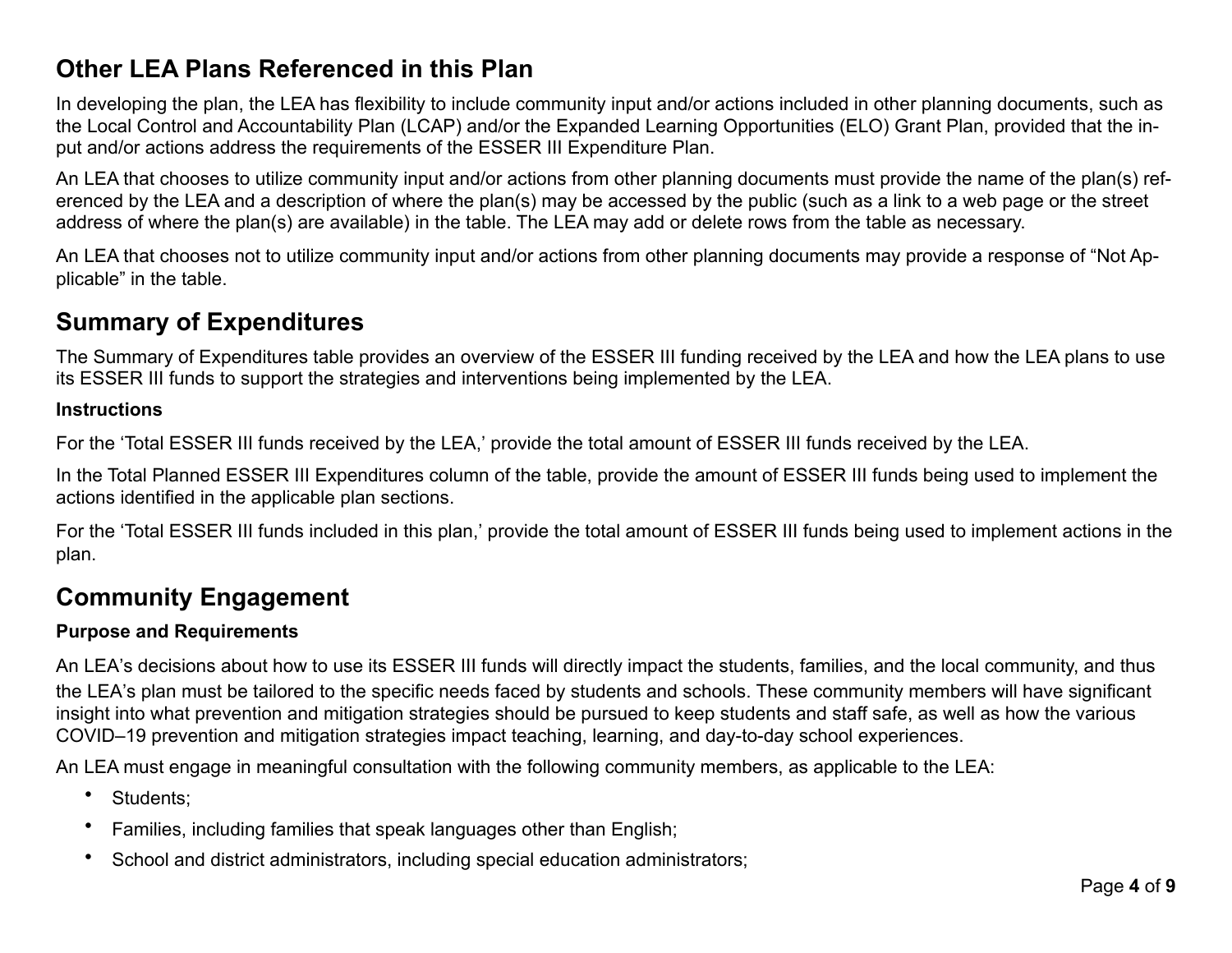• Teachers, principals, school leaders, other educators, school staff, and local bargaining units, as applicable.

"Meaningful consultation" with the community includes considering the perspectives and insights of each of the required community members in identifying the unique needs of the LEA, especially related to the effects of the COVID-19 pandemic. Comprehensive strategic planning will utilize these perspectives and insights to determine the most effective strategies and interventions to address these needs through the programs and services the LEA implements with its ESSER III funds.

Additionally, an LEA must engage in meaningful consultation with the following groups to the extent that they are present or served in the LEA:

- Tribes;
- Civil rights organizations, including disability rights organizations (e.g. the American Association of People with Disabilities, the American Civil Liberties Union, National Association for the Advancement of Colored People, etc.); and
- Individuals or advocates representing the interests of children with disabilities, English learners, homeless students, foster youth, migratory students, children who are incarcerated, and other underserved students.
	- o For purposes of this requirement "underserved students" include:
		- Students who are low-income:
		- Students who are English learners;
		- Students of color:
		- Students who are foster youth;
		- **·** Homeless students:
		- **Students with disabilities; and**
		- Migratory students.

LEAs are also encouraged to engage with community partners, expanded learning providers, and other community organizations in developing the plan.

Information and resources that support effective community engagement may be found under *Resources* on the following web page of the CDE's website: <https://www.cde.ca.gov/re/lc>.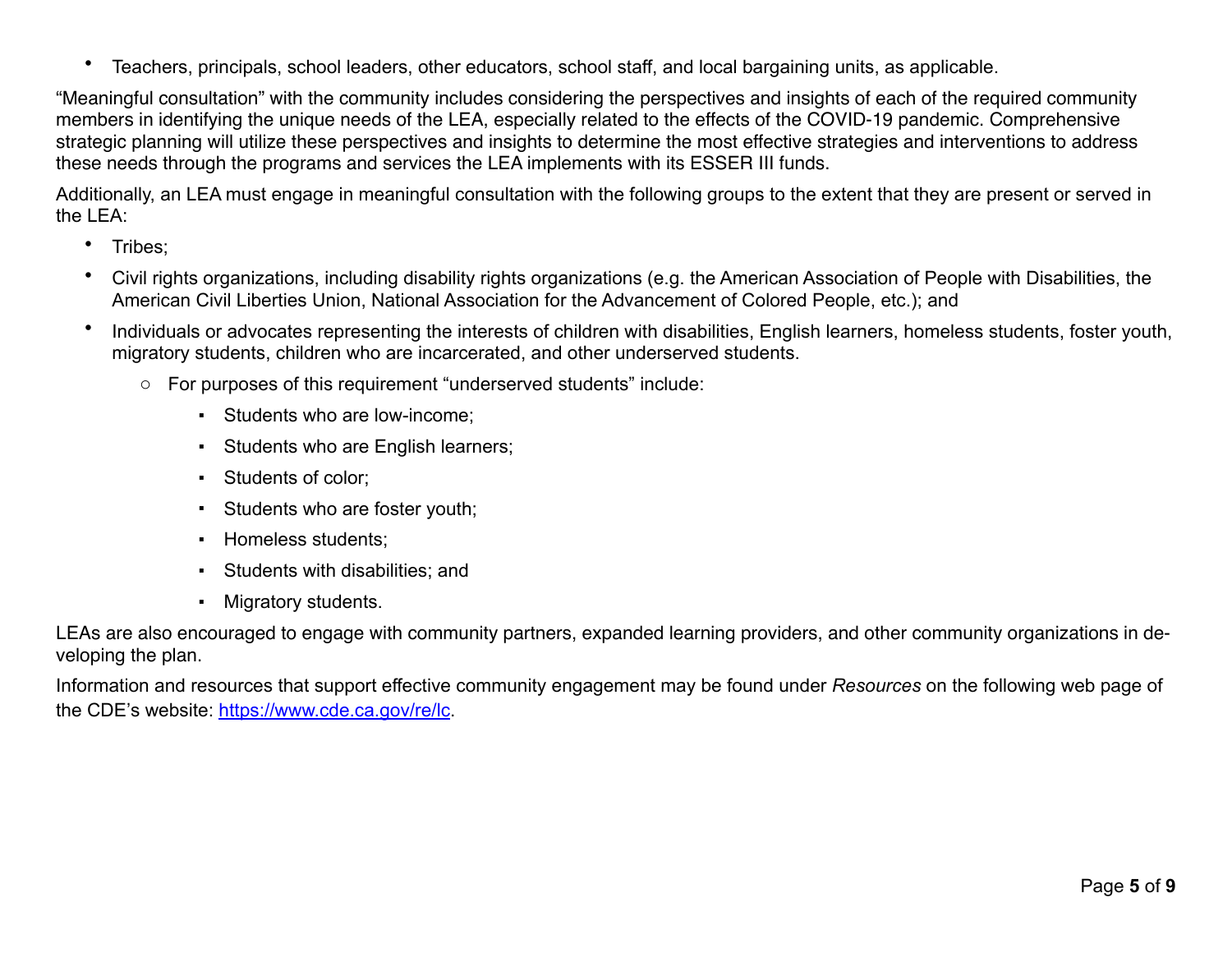### **Instructions**

In responding to the following prompts, the LEA may reference or include input provided by community members during the development of existing plans, including the LCAP and/or the ELO Grant Plan, to the extent that the input is applicable to the requirements of the ESSER III Expenditure Plan. Descriptions provided should include sufficient detail yet be sufficiently succinct to promote a broad understanding among the LEA's local community.

### **A description of the efforts made by the LEA to meaningfully consult with its required community members and the opportunities provided by the LEA for public input in the development of the plan.**

A sufficient response to this prompt will describe how the LEA sought to meaningfully consult with its required community members in the development of the plan, how the LEA promoted the opportunities for community engagement, and the opportunities that the LEA provided for input from the public at large into the development of the plan.

As noted above, a description of "meaningful consultation" with the community will include an explanation of how the LEA has considered the perspectives and insights of each of the required community members in identifying the unique needs of the LEA, especially related to the effects of the COVID-19 pandemic.

### **A description of the how the development of the plan was influenced by community input.**

A sufficient response to this prompt will provide clear, specific information about how input from community members and the public at large was considered in the development of the LEA's plan for its use of ESSER III funds. This response must describe aspects of the ESSER III Expenditure Plan that were influenced by or developed in response to input from community members.

- $\bullet$  For the purposes of this prompt, "aspects" may include:
	- Prevention and mitigation strategies to continuously and safely operate schools for in-person learning;
	- Strategies to address the academic impact of lost instructional time through implementation of evidence-based interventions (e.g. summer learning or summer enrichment, extended day, comprehensive afterschool programs, or extended school year programs);
	- Any other strategies or activities implemented with the LEA's ESSER III fund apportionment consistent with section 2001(e)(2) of the ARP Act; and
	- Progress monitoring to ensure interventions address the academic, social, emotional, and mental health needs for all students, especially those students disproportionately impacted by COVID-19

For additional information and guidance, please see the U.S. Department of Education's Roadmap to Reopening Safely and Meeting All Students' Needs Document, available here: [https://www2.ed.gov/documents/coronavirus/reopening-2.pdf.](https://www2.ed.gov/documents/coronavirus/reopening-2.pdf)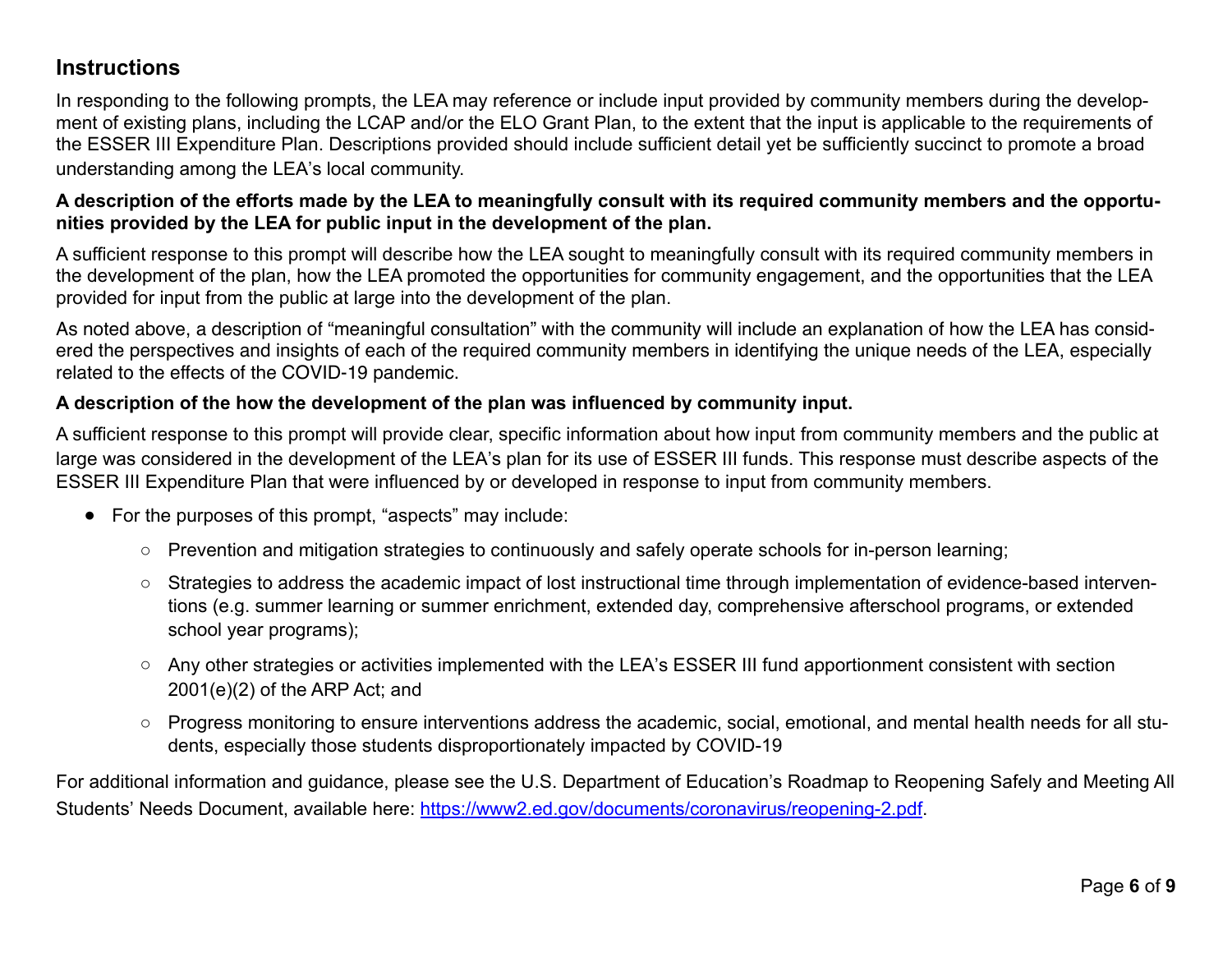### **Planned Actions and Expenditures**

#### **Purpose and Requirements**

As noted in the Introduction, an LEA receiving ESSER III funds is required to develop a plan to use its ESSER III funds to, at a minimum, address students' academic, social, emotional, and mental health needs, as well as the opportunity gaps that existed before, and were exacerbated by, the COVID-19 pandemic.

### **Instructions**

An LEA has the flexibility to include actions described in existing plans, including the LCAP and/or ELO Grant Plan, to the extent that the action(s) address the requirements of the ESSER III Expenditure Plan. When including action(s) from other plans, the LEA must describe how the action(s) included in the ESSER III Expenditure Plan supplement the work described in the plan being referenced. The LEA must specify the amount of ESSER III funds that it intends to use to implement the action(s); these ESSER III funds must be in addition to any funding for those action(s) already included in the plan(s) referenced by the LEA. Descriptions of actions provided should include sufficient detail yet be sufficiently succinct to promote a broad understanding among the LEA's local community.

#### **Strategies for Continuous and Safe In-Person Learning**

Provide the total amount of funds being used to implement actions related to Continuous and Safe In-Person Learning, then complete the table as follows:

- If the action(s) are included in another plan, identify the plan and provide the applicable goal and/or action number from the plan. If the action(s) are not included in another plan, write "N/A".
- Provide a short title for the action(s).
- Provide a description of the action(s) the LEA will implement using ESSER III funds for prevention and mitigation strategies that are, to the greatest extent practicable, in line with the most recent CDC guidance, in order to continuously and safely operate schools for in-person learning.
- Specify the amount of ESSER III funds the LEA plans to expend to implement the action(s); these ESSER III funds must be in addition to any funding for those action(s) already included in the plan(s) referenced by the LEA.

#### **Addressing the Impact of Lost Instructional Time**

As a reminder, the LEA must use not less than 20 percent of its ESSER III funds to address the academic impact of lost instructional time. Provide the total amount of funds being used to implement actions related to addressing the impact of lost instructional time, then complete the table as follows:

- If the action(s) are included in another plan, identify the plan and provide the applicable goal and/or action number from the plan. If the action(s) are not included in another plan, write "N/A".
- Provide a short title for the action(s).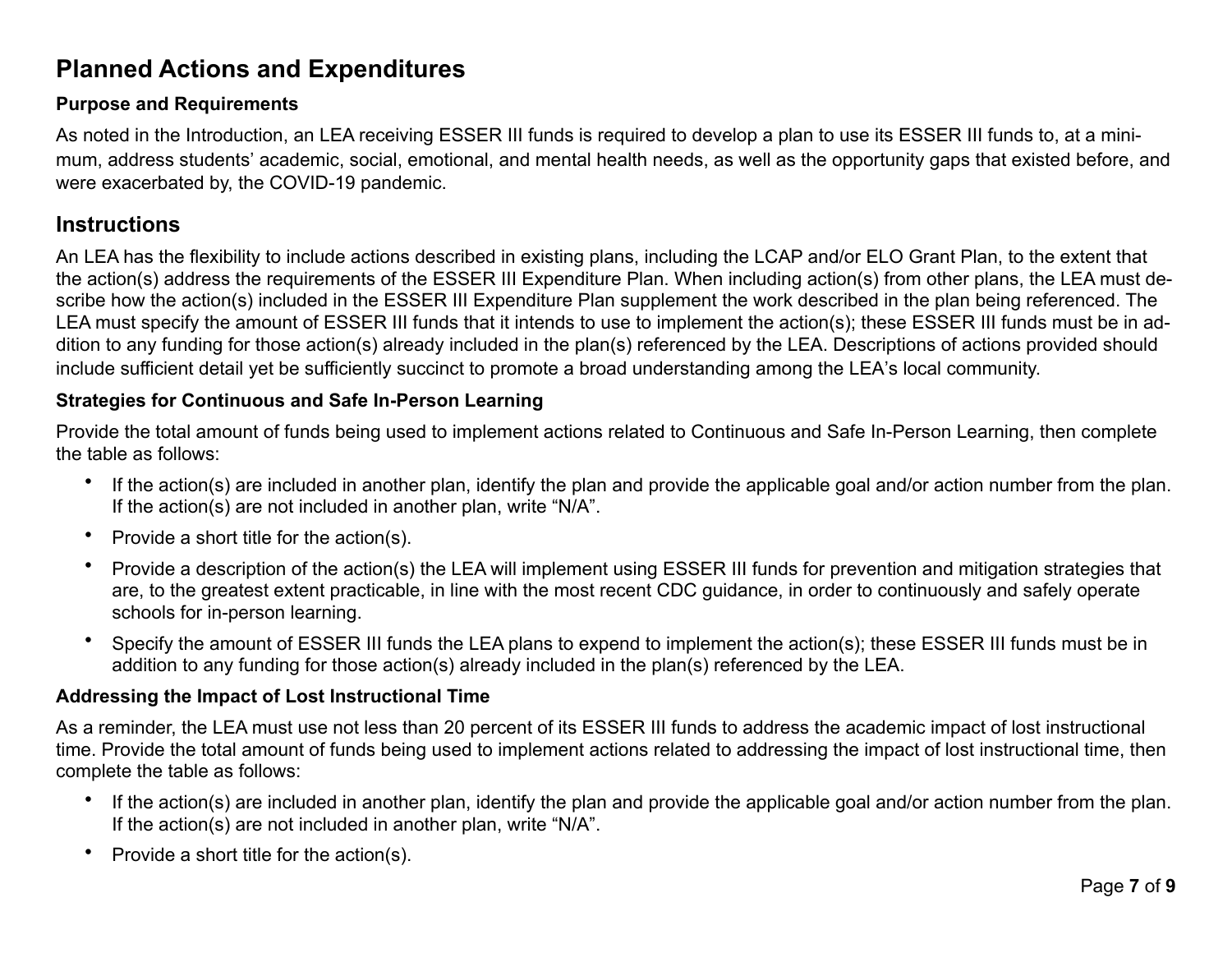- Provide a description of the action(s) the LEA will implement using ESSER III funds to address the academic impact of lost instructional time through the implementation of evidence-based interventions, such as summer learning or summer enrichment, extended day, comprehensive afterschool programs, or extended school year programs.
- Specify the amount of ESSER III funds the LEA plans to expend to implement the action(s); these ESSER III funds must be in addition to any funding for those action(s) already included in the plan(s) referenced by the LEA.

#### **Use of Any Remaining Funds**

After completing the Strategies for Continuous and Safe In-Person Learning and the Addressing the Impact of Lost Instructional Time portions of the plan, the LEA may use any remaining ESSER III funds to implement additional actions to address students' academic, social, emotional, and mental health needs, as well as to address opportunity gaps, consistent with the allowable uses identified above in the Fiscal Requirements section of the Instructions. LEAs choosing to use ESSER III funds in this manner must provide the total amount of funds being used to implement actions with any remaining ESSER III funds, then complete the table as follows:

- If the action(s) are included in another plan, identify the plan and provide the applicable goal and/or action number from the plan. If the action(s) are not included in another plan, write "N/A".
- Provide a short title for the action(s).
- Provide a description of any additional action(s) the LEA will implement to address students' academic, social, emotional, and mental health needs, as well as to address opportunity gaps, consistent with the allowable uses identified above in the Fiscal Requirements section of the Instructions. If an LEA has allocated its entire apportionment of ESSER III funds to strategies for continuous and safe in-person learning and/or to addressing the impact of lost instructional time, the LEA may indicate that it is not implementing additional actions.
- Specify the amount of ESSER III funds the LEA plans to expend to implement the action(s); these ESSER III funds must be in addition to any funding for those action(s) already included in the plan(s) referenced by the LEA. If the LEA it is not implementing additional actions the LEA must indicate "\$0".

### **Ensuring Interventions are Addressing Student Needs**

The LEA is required to ensure its interventions will respond to the academic, social, emotional, and mental health needs of all students, and particularly those students most impacted by the COVID–19 pandemic, including students from low-income families, students of color, English learners, children with disabilities, students experiencing homelessness, children in foster care, and migratory students.

The LEA may group actions together based on how the LEA plans to monitor the actions' progress. For example, if an LEA plans to monitor the progress of two actions in the same way and with the same frequency, the LEA may list both actions within the same row of the table. Each action included in the ESSER III Expenditure Plan must be addressed within the table, either individually or as part of a group of actions.

Complete the table as follows: